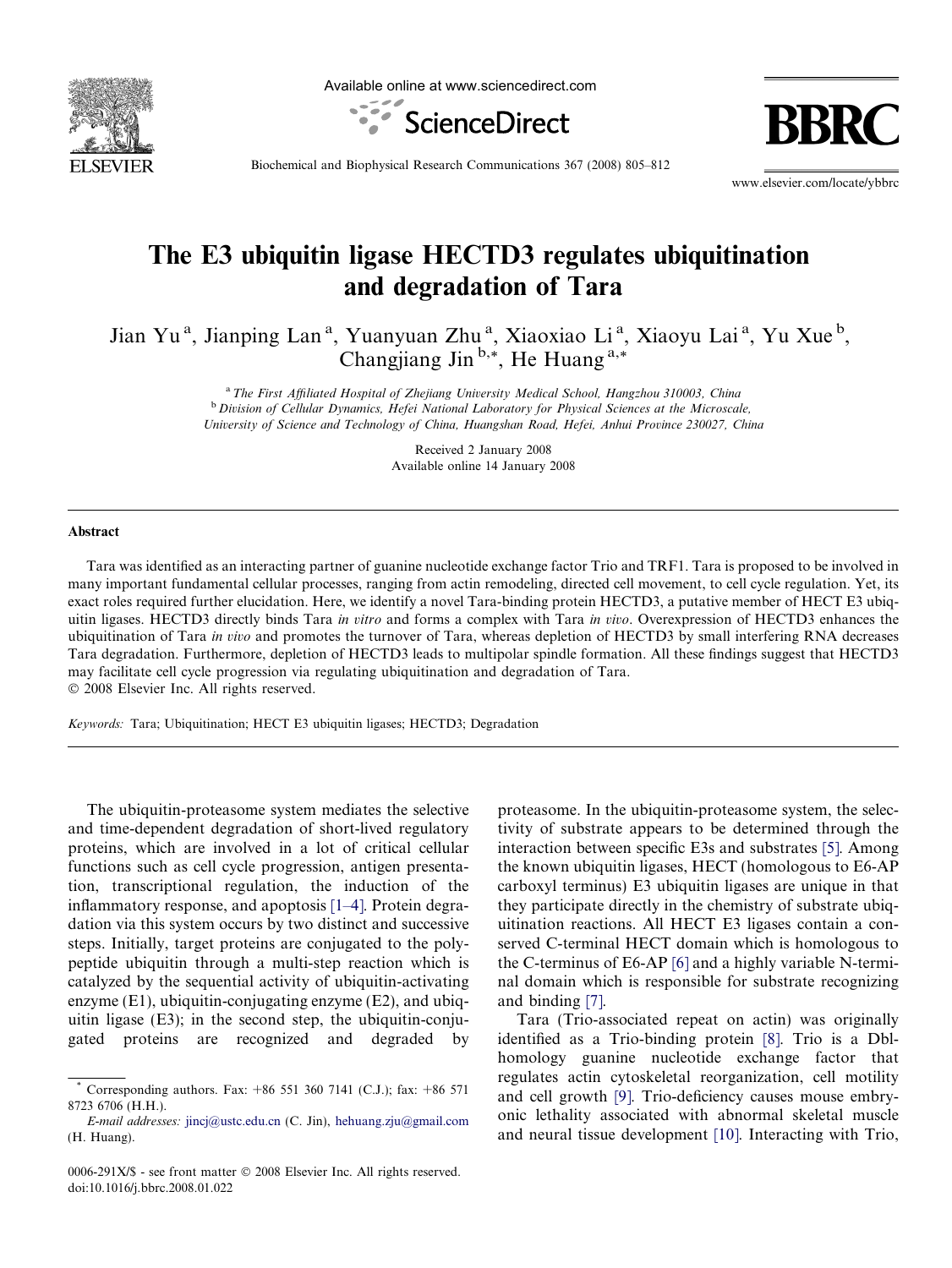Tara is also implicated in regulating actin cytoskeletal organization. Ectopic expression of Tara alters actin cytoskeletal organization, promotes cell spreading, and enhances F-actin stability. Aside from interacting with Trio, our recent study showed that Tara also binds to TRF1 [\[11\]](#page-6-0). Considering the roles of TRF1 in telomere length control, telomeric ends shelter and cell cycle regulation [\[12–19\]](#page-6-0), Tara may participate in telomere maintenance and/or mitotic regulation through interacting with TRF1.

Here, we performed a yeast two-hybrid screen and identified a novel Tara-binding protein HECTD3 (HECT domain-containing protein 3). Our studies show that HECTD3 interacts with Tara in vitro and in vivo. Overexpression of HECTD3 promotes the ubiquitination of Tara and accelerates the proteasomal degradation of Tara in vivo, wheras inhibition of HECTD3 increases Tara stability. Furthermore, depletion of HECTD3 leads to multipolar spindle formation. All these findings suggest that HECTD3 is an E3 ubiquitin ligase specifically recognizing Tara and facilitates mitotic progression by mediating degradation of Tara.

## Materials and methods

Reagents. Anti-Tara polyclonal antibody was generated as described previously [\[20\].](#page-6-0) Other antibodies and reagents used in this study were as follows: mouse monoclonal anti-hemagglutinin (HA) antibody (Cell Signaling, Beverly, MA), mouse monoclonal anti-GFP antibody (BD Biosciences, San Diego, CA), rabbit monoclonal anti-MBP antibody (New England Biolabs Inc., Ipswich, MA), mouse monoclonal anti-FLAG antibody conjugated with horseradish peroxidase (HRP), mouse monoclonal anti-a-tubulin antibody, MG132, and Cycloheximide (CHX) (Sigma, St. Louis, MO), FITC-conjugated goat anti-mouse IgG and Rhodamine-conjugated goat anti-rabbit IgG (Jackson ImmunoResearch, West Grove, PA).

Constructs. The cDNA encoding full-length human Tara [\[11\]](#page-6-0) was constructed into pGBKT7, pEGFP-N1, p3XFLAG-myc-CMV-24 (Flag), and pET-22b(+) vectors. Full-length HECTD3 (GenBank Accession No. NM\_024602) cDNA was purchased from OriGene (Rockville, MD) and then cloned into pGADT7, pEGFP-N3, p3XFLAG-myc-CMV-24, and pMal-C2 vectors. Flag-HECTD3 C539A mutant was prepared by PCR amplification method using two specific mutation primers (5'-AGTG GAAGACTCGGGCAGCG-3' and 5'-GCCTCCAGCACCCTCTTC CTG-3'). All plasmid constructs were sequenced for verification.

Yeast two-hybrid. The yeast two-hybrid screen was carried out as described previously [\[21,22\]](#page-6-0). Interaction was verified by retransforming the candidate cDNAs including the full-length of HECTD3 back into AH109 yeast strain along with pGBKT7-Tara.

Recombinant protein. Expression and purification of recombinant His-Tara was carried out as described previously [\[20\].](#page-6-0) MBP (Maltose Binding Protein) and MBP-HECTD3 were expressed and purified by using amylose resin (New England Biolabs Inc., Ipswich, MA) according to the manufacturer's instructions.

Pull-down assay. His-Tara was purified and conjugated to Ni-NTA agarose beads (Qiagen, Valencia, CA). Purified MBP-HECTD3 or MBP was incubated with His-Tara conjugated Ni-NTA agarose beads at 4 °C for 2 h. Resultant agarose beads were washed three times with pre-cooled buffer (20 mM Tris–HCl, pH 7.4, 100 mM NaCl, 1 mM EDTA) plus 1% Triton X-100 and three times with PBS. Proteins bound by agarose beads were fixed in Laemmli loading buffer, subjected to 10% SDS–PAGE, transferred to nitrocellulose membrane, probed with MBP monoclonal antibody, and finally developed with an ECL kit.

Cell culture and transfection. HeLa and 293T cells were cultured as described previously [\[22\]](#page-6-0). The transient transfection of plasmids and siRNA were performed by Lipofectamine<sup> $M$ </sup> 2000 or Oligofectamine<sup> $M$ </sup> reagent (Invitrogen, Carlsbad, CA), respectively, according to the manufacturer's recommendations.

Co-immunoprecipitation. For co-immunoprecipitation experiment, Flag-HECTD3 was co-transfected with GFP-Tara or GFP vector into 293T cells using calcium phosphate protocol. Thirty-six hours after transfection, cells were harvested and subjected to immunoprecipitation with anti-FLAG M2 affinity gel (Sigma, St. Louis, MO) as described previously [\[22\].](#page-6-0)

Small interfering RNA (siRNA). For the siRNA studies, the siRNA duplex against HECTD3 was synthesized by Qiagen (Valencia, CA; Cat. No. SI00399336). As a control, either a duplex targeting cyclophilin or scramble sequence was used. After trial experiments using a series of concentrations and time course assays, treatment at 200 nM for 48 h was finally selected as the most efficient conditions for repressing HECTD3 protein.

Immunofluorescence. HeLa cells were grown on acid-treated glass coverslips. After siRNA transfection, immunofluorescence was carried out as described previously [\[23\].](#page-6-0) Slides were examined with a Zeiss Axiovert-200 fluorescence microscope, and images were collected and analyzed with Image-5 (Carl Zeiss, Germany). All images were processed with Adobe Photoshop 7.0 software.

#### Results

## HECTD3 is a novel interactor of Tara

To identify interacting proteins of Tara, we conducted a yeast two-hybrid screen with Tara as a bait. Among the positive clones, we got a novel Tara-interacting protein encoding the N-terminal 75 amino acids of HECTD3, a putative E3 containing the HECT domain. To verify the interaction between HECTD3 and Tara, we cloned the full-length HECTD3 cDNA into pGADT7 vector and co-transformed AH109 yeast strain with pGADT7- HECTD3 and pGBKT7-Tara. As shown in [Fig. 1A](#page-2-0), the co-transformation assay confirmed HECTD3 interacts with Tara based in the yeast two-hybrid assay.

To validate the interaction between HECTD3 and Tara observed in our yeast two-hybrid assay, we carried out a pull-down assay to examine whether HECTD3 directly binds Tara in vitro. We expressed and purified MBP-HECTD3 and tested its ability to bind His-Tara that was conjugated to Ni-NTA agarose beads. As shown in [Fig. 1B](#page-2-0), His-Tara pulled down MBP-HECTD3 but not MBP. Therefore, the interaction between HECTD3 and Tara is physically direct.

To further confirm the interaction between HECTD3 and Tara, we performed co-immunoprecipitation experiments to test whether HECTD3 forms a complex with Tara in vivo. To this end, 293T cells were co-transfected with Flag-HECTD3 and GFP-Tara or GFP vector and then subjected to immunoprecipitation with anti-FLAG M2 affinity gel. Immunoblotting with GFP antibody showed that Tara is co-precipitated with HECTD3 [\(Fig. 1C](#page-2-0)). No GFP was recovered in the Flag immunoprecipitates, suggesting that the interaction between HECTD3 and Tara is specific and independent of the GFP tag.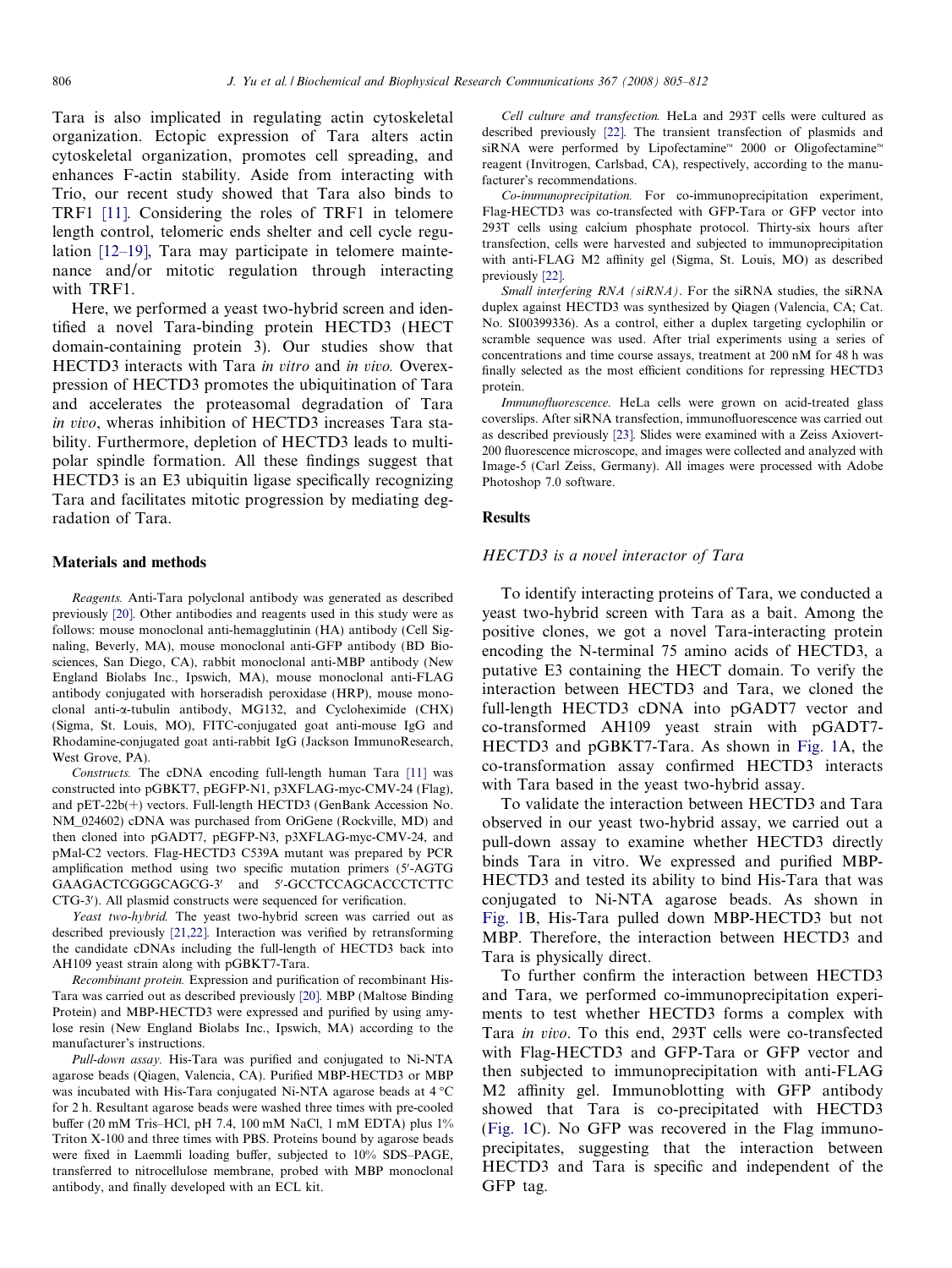<span id="page-2-0"></span>

Fig. 1. Interaction of HECTD3 with Tara protein. (A) Interaction of HECTD3 with Tara in yeast. AH109 cells were co-transformed with indicated plasmids and then selected on supplemented minimal plates lacking tryptophan, leucine, histidine, and adenine. The interaction between HECTD3 and Tara was revealed through staining for  $\beta$ -galactosidase activity with X-a-Gal. (B) Direct physical interaction of HECTD3 with Tara determined by pulldown assay. His-Tara conjugated Ni-NTA agarose beads was used as affinity matrixes to absorb purified MBP-HECTD3 or MBP alone. Bound proteins were detected by immunoblotting analysis with MBP antibody. CB, Coomassie blue. (C) Co-immunoprecipitation of exogenously expressed HECTD3 and Tara. 293T cells were co-transfected with Flag-HECTD3/GFP-Tara or Flag-HECTD3/GFP and then subjected to immunoprecipitation with anti-FLAG M2 affinity gel, followed by immunoblotting analysis with GFP and Flag antibody.

# HECTD3 promotes Tara ubiquitination in vivo

Our studies above demonstrated that HECTD3 interacts with Tara in vitro and in vivo. Given that the function of HECT E3 ligases is to target specific substrates for proteasomal degradation, we hypothesized that HECTD3 specifically recognize and ubiquitinate Tara, and thus target it for proteasome-mediated degradation.

To confirm this hypothesis, we first carried out in vivo ubquitination assay to determine whether Tara is ubiquitinated in vivo. 293T cells were co-transfected with Flag-Tara and HA-ubiquitin, lysed under denaturing conditions, and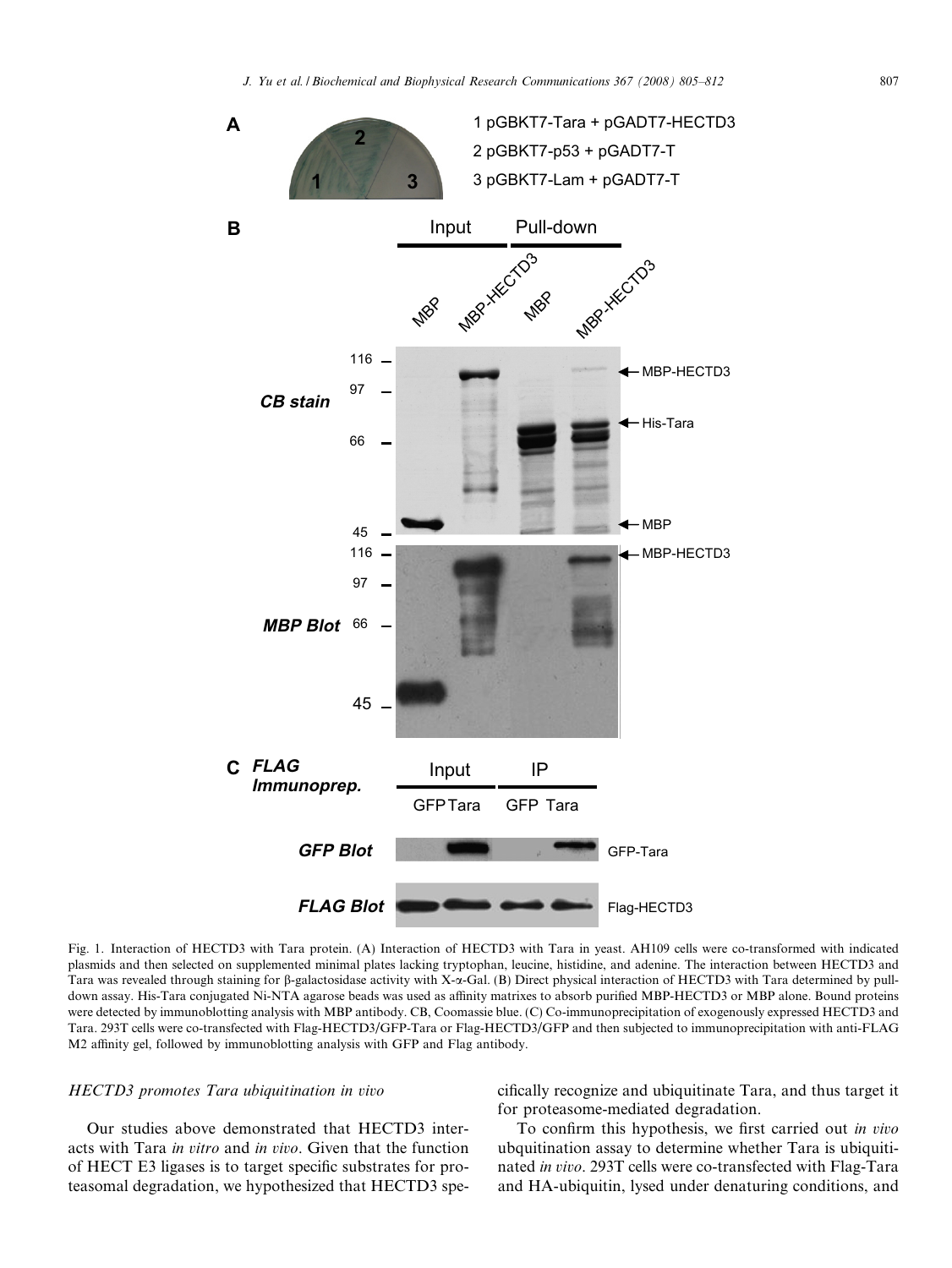then immunoprecipitated with anti-FLAG M2 affinity gel. Next, immunoblotting with FLAG and HA antibodies was performed to detect ubiquitinated Tara. As shown in Fig. 2A, overexpressed Tara was ubiquitinated in vivo and treatment of cells with the proteasome inhibitor MG132 caused a robust increase in Tara ubiquitination, suggesting that ubiquitinated Tara is a substrate for proteasome. No ubiquitinated Tara was detected in the absence of Flag-Tara, indicating the specificity of the in vivo ubiquitination assay.

Subsequently, we tested the effect of HECTD3 on Tara ubiquitination in vivo. 293T cells were co-transfected with Flag-Tara and HA-ubiquitin in the presence or absence of GFP-HECTD3. As expected, overexpression of HECTD3 caused an increase in Tara ubiquitination, and the Tara ubiquitination was further enhanced by MG132 treatment (Fig. 2B). These results indicated that HECTD3 can ubiquitinate Tara and thereby target it for proteasomal degradation.

## Regulation of Tara degradation by HECTD3 in vivo

To further confirm our hypothesis that HECTD3 can specifically ubiquitinate Tara and target it for proteasomal degradation, we examined the effect of HECTD3 on Tara stability. To this end, we transfected HeLa cells with a fixed amount of GFP-Tara and variant amounts of Flag-HECTD3. As shown in [Fig. 3](#page-4-0)A, the steady state of Tara was reduced by HECTD3 overexpression, indicating that HECTD3 can enhance the degradation of Tara. Using RNAi approach, we tested the effect of depletion of HECTD3 on Tara protein level. As shown in [Fig. 3](#page-4-0)B and C, HECTD3 siRNA efficiently suppressed the expression of Flag-HECTD3 protein, and depletion of HECTD3 caused an increase of Tara protein level.

Subsequently, we determined whether the negative regulation of Tara protein level by HECTD3 is through modulating Tara degradation. To this end, GFP-Tara was co-transfected with Flag-HECTD3 or HECTD3 siR-NA into HeLa cells. Next, protein translation was inhibited by cycloheximide treatment, and Tara protein levels were detected at the indicated times of treatment. As shown in [Fig. 3](#page-4-0)D and E, overexpression of HECTD3 caused an increase in Tara degradation rate, wheras HECTD3 siR-NA caused a decrease of Tara degradation rate.

Taken together, our results suggest that HECTD3 is an E3 for Tara that targets Tara for proteasomal degradation.



Fig. 2. Regulation of Tara ubiquitination by HECTD3 in vivo. (A) Ubiquitination of Tara in vivo. HA-ubiquitin was transfected alone or with Flag-Tara into 293T cells. Twenty-four hours later, the cells were treated with or without 25  $\mu$ M proteasome inhibitor MG132 for another 6 h and then harvested. The cells were lysed under denaturing conditions (50 mM Tris–HCl, pH 7.4, 5 mM EDTA, 1% SDS, 10 mM DTT). After boiled at 95 °C for 5 min, the suspension was diluted with 0.9 ml nondenaturing lysis buffer (50 mM Tris–HCl, pH 7.4, 300 mM NaCl, 5 mM EDTA, 1% Triton X-100) and clarified, and then immunoprecipitated with anti-FLAG M2 affinity gel, followed by immunoblotting analysis with FLAG and HA antibodies to detect ubiquitinated Tara. (B) Overexpression of HECTD3 enhances the ubiquitination of Tara in vivo. Flag-Tara and HA-ubiquitin were transfected with or without GFP-HECTD3 into 293T cells. Twenty-four hours later, the cells were treated with or without 25  $\mu$ M proteasome inhibitor MG132 for another 6 h and then harvested. The cells were lysed under denaturing conditions and then immunoprecipitated with anti-FLAG M2 affinity gel. The ubiquitination of Tara was detected with FLAG and HA antibodies. The lower panel shows exogenous expression of HECTD3.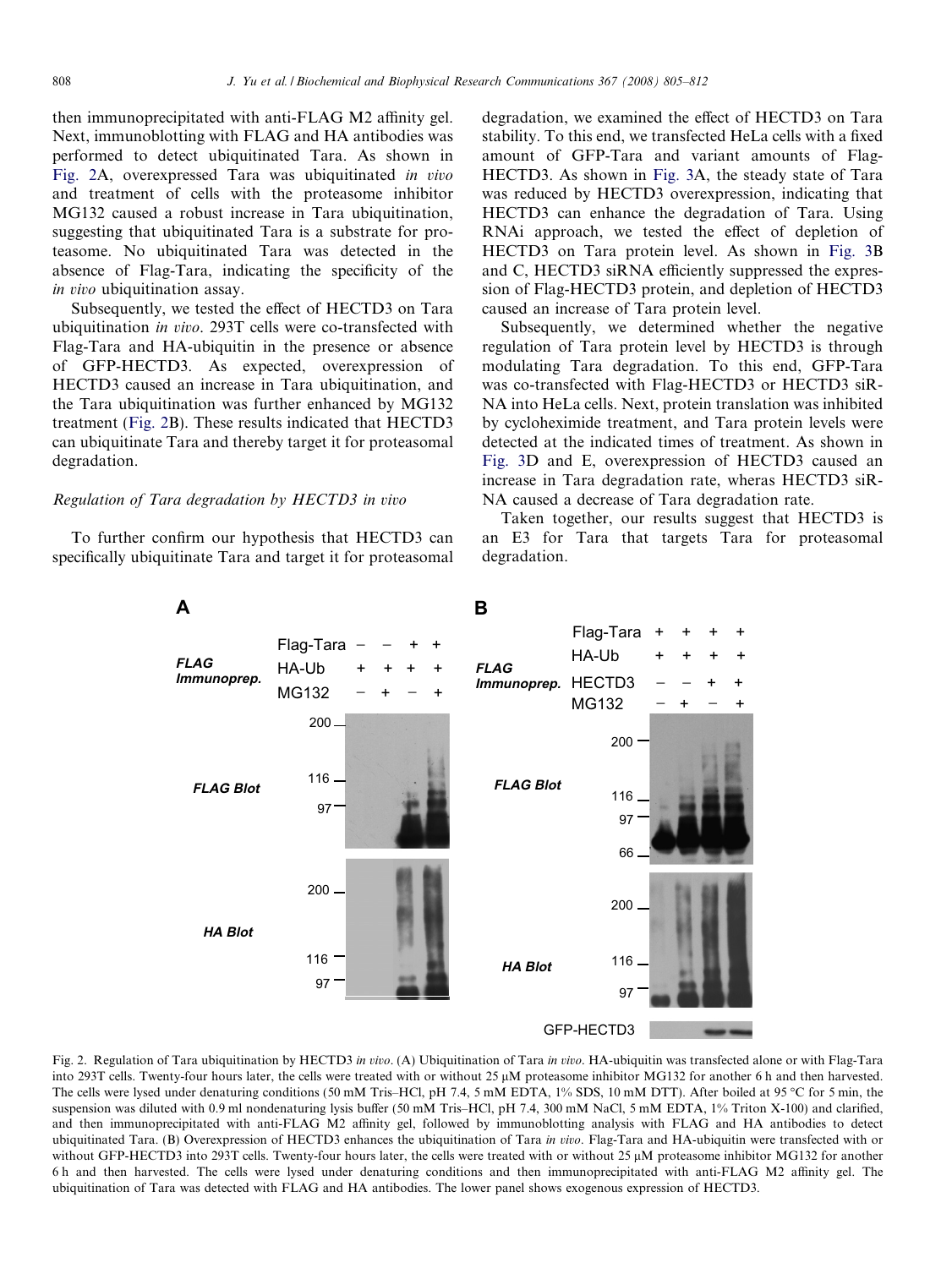<span id="page-4-0"></span>

Fig. 3. Regulation of Tara degradation by HECTD3 in vivo. (A) Overexpression of HECTD3 decreases Tara protein level in a dose-dependent manner. A fixed amount of GFP-Tara and variant amounts of Flag-HECTD3 were co-transfected into HeLa cells as indicated followed by immunoblotting analysis with GFP antibody to detect Tara protein levels. The mid panel shows expression of HECTD3. The  $\alpha$ -tubulin was used as the loading control. (B) Efficiency of HECTD3 siRNA treatment in HeLa cells. Aliquots of HeLa cells expressing Flag-HECTD3 were transfected with 200 nM siRNA oligonucleotide duplexes for HECTD3 or control (scrambled oligonucleotide) for 48 h and followed by immunoblotting analysis with FLAG antibody (upper panel) and  $\alpha$ -tubulin antibody (lower panel). The analyses indicate the efficiency of the Flag-HECTD3 protein suppression. (C) Inhibition of HECTD3 increases Tara protein level. HeLa cells were transfected with oligonucleotides (control or siRNA for HECTD3) and GFP-Tara. Forty-eight hours later the cells were harvested and followed by immunoblotting analysis with GFP antibody to detect Tara protein levels. The  $\alpha$ -tubulin was used as the loading control. (D) Overexpression of HECTD3 reduces the half-life of Tara. GFP-Tara was co-transfected with p3XFLAG-myc-CMV-24 vector or Flag-HECTD3 into HeLa cells. Twenty-four hours later, the cells were treated with cycloheximide (50 µg/ml) and harvested at indicated time points. The expression levels of GFP-Tara were determined by immunoblotting analysis with GFP antibody. The mid panel shows expression of HECTD3. The atubulin was used as the loading control. (E) Depletion of HECTD3 increases the half-life of Tara. HeLa cells were transfected with oligonucleotides (control or siRNA for HECTD3) and GFP-Tara. Forty-eight hours later, the cells were treated with cycloheximide (50 lg/ml) and harvested at indicated time points. The expression levels of GFP-Tara were determined by immunoblotting analysis with GFP antibody. The  $\alpha$ -tubulin was used as the loading control. (F) Overexpression of HECTD3 but not HECTD3 C539A causes a decrease of Tara protein level. HeLa cells were co-transfected with GFP-Tara plus either p3XFLAG-myc-CMV-24 vector, Flag-HECTD3 or Flag-HECTD3 C539A. Twenty-four hours later, the cells were treated with or without 25 µM MG132 for another 12 h. The expression levels of GFP-Tara were determined by immunoblotting analysis. The mid panel shows expression of HECTD3 or HECTD3 C539A. The  $\alpha$ -tubulin was used as the loading control.

# The effect of HECTD3 on Tara stability depends on its E3 ligase activity

Previous studies showed that there is a conserved cysteine located 32–34 amino acids from the carboxyl end of the HECT domain. This cysteine serves as the site for ubiquitin transfer from E2 to the protein substrate via a transthiolation reaction catalyzed by the HECT E3 ligases [\[24\].](#page-7-0) According to the alignment of C-terminal sequences of various HECT domains of HECT E3 ligases and HECTD3

(Supplementary data, Fig. S1), we chose Cys539 as a mutation residue and constructed HECTD3 C539A mutant to test whether the effect of HECTD3 on Tara stability depends on its E3 ligase activity. We co-transfected HeLa cells with GFP-Tara plus either p3XFLAG-myc-CMV-24 vector, Flag-HECTD3 or Flag-HECTD3 C539A. As shown in Fig. 3F, in the absence of MG132, the protein level of Tara significantly decreased in cells expressing Flag-HECTD3, when compared with cells expressing Flag control or Flag-HECTD3 C539A. In the presence of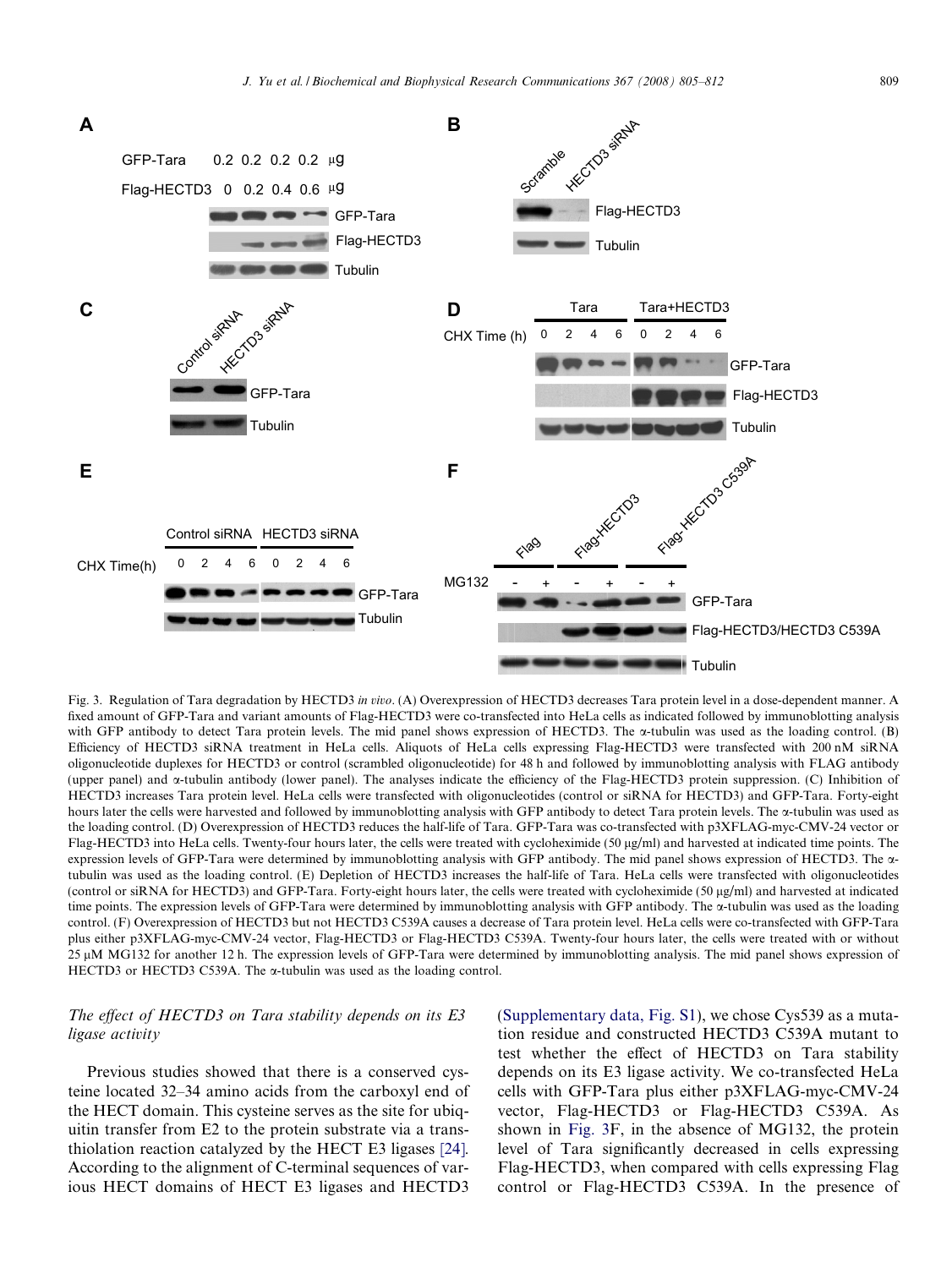MG132, however, the levels of Tara became comparable in all cells. All the results implied that HECTD3 targets Tara for proteasomal degradation and this function depends on its E3 ligases activity.

# Depletion of HECTD3 leads to multipolar spindle formation

Our recent discoveries that depletion of Tara results in multipolar spindle formation (manuscript in preparation) indicate that Tara may function in bipolar spindle formation and/or centrosomal stability. Given our results that HECTD3 targets Tara for proteasomal degradation, we hypothesized that HECTD3 may also be involved in mitotic regulation through mediating degradation of Tara. To confirm this, we transfected HeLa cells with siRNA for HECTD3 and stained with Tara and  $\alpha$ -tubulin antibody. Consistent with our hypothesis, inhibition of HECTD3 leads to multipolar spindle formation (Fig. 4A and B). These results suggested that HECTD3 may provide a potential mechanism by which Tara protein function is regulated so as to facilitate cell cycle progression.

# **Discussion**

Our previous studies demonstrated that Tara is a cellcycle regulated protein and degraded through the ubiquitin-proteasome pathway (manuscript in preparation), but the exact mechanism remains unclear. Here, we report HECTD3, a putative E3 containing the HECT domain, is a novel interacting partner of Tara. HECTD3 directly



Fig. 4. Depletion of HECTD3 leads to multipolar spindle formation. (A) Inhibition of HECTD3 leads to multipolar spindle formation. HeLa cells were either mock-transfected (scramble) or transfected with HECTD3 siRNA oligonucleotide. Forty-eight hours post-transfection, the cells were extracted, fixed, and processed for immunocytochemistry. Optical images collected from HeLa cells transfected with mock  $(a-d)$  or HECTD3  $(e-f)$  siRNA stained for anti-a-tubulin antibody ( $\alpha$ -tubulin, green), anti-Tara antibody (Tara, red), DAPI (DNA, blue) and their merged images. Scale bars represent 10  $\mu$ m. (B) Quantitative analyses of the spindle abnormality of HECTD3-depleted cells. We categorized the phenotypes as bipolar spindle and multipolar spindle. They were quantified and expressed as percentage of total mitotic cells. Values represent means  $\pm$  SD from three separate experiments (at least 100 mitotic cells in each experiment scored). For interpretation of the references in colour in this figure legend, the reader is referred to the web version of this article.)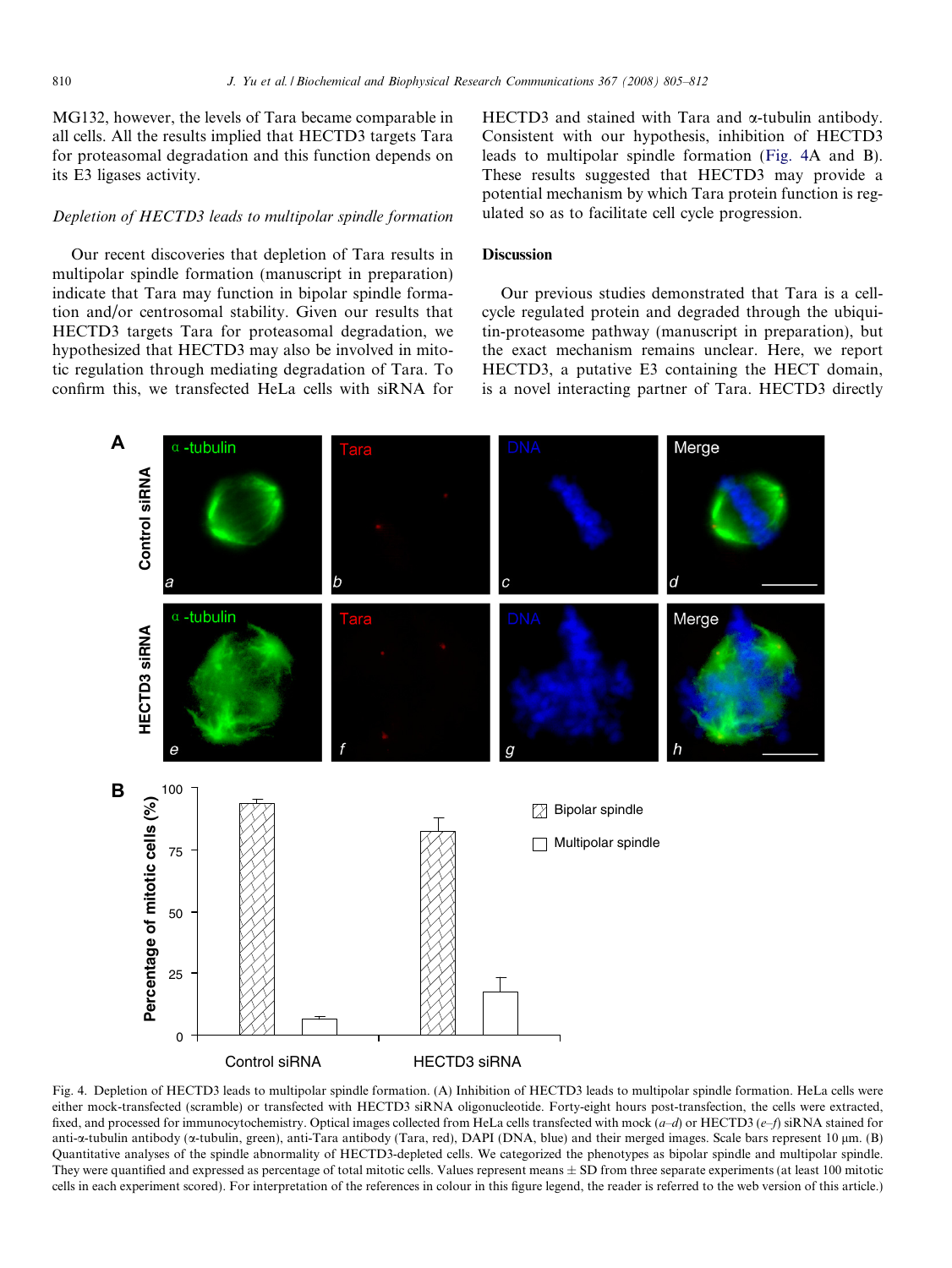<span id="page-6-0"></span>binds Tara in vitro and forms a complex with Tara in vivo. Further studies show that HECTD3 overexpression enhances the ubiquitination of Tara and decreases Tara stability in vivo, whereas depletion of HECTD3 increases Tara stability. Moreover, the effect of HECTD3 on Tara stability depends on its E3 ligase activity. Together, these findings suggest that HECTD3 can specifically ubiquitinate Tara and target it for proteasomal degradation.

In addition to Trio, Tara is a novel TRF1 interacting protein. TRF1 functions as a key molecule in connecting telomere maintenance and cell cycle control. Pin2/TRF1 translocates to centrosome upon the onset of mitosis [17,18]. Overexpression of TRF1 induces mitotic entry and apoptosis in cells with short telomeres [19]. Our recent studies showed that Tara traffics toward centrosome immediately upon nuclear envelope fragmentation and specifies the centrosomal localization of TRF1. Depletion of Tara results in multipolar spindle formation (manuscript in preparation). All these findings suggest that Tara may be involved in mitotic regulation through interacting with TRF1. Many centrosomal proteins are regulated in a cell-cycle dependent fashion, and the highly ordered cell cycle progression can be achieved by controlling the periodic expression and degradation of these centrosomal proteins [\[25–28\].](#page-7-0) Here, we show that HECTD3 targets Tara for proteasomal degradation and depletion of HECTD3 leads to multipolar spindle formation, indicating that HECTD3 may facilitate cell cycle progression by regulating the turnover of Tara. The exact mechanism underlying the spindle multipolarity induced by depletion of HECTD3 is not clear. Maybe the increase of Tara protein level by depletion of HECTD3 affects the localization of some proteins to the centrosome and leads to multipolar spindle formation.

Taken together, our studies demonstrate a critical role of HECTD3 in regulating cell cycle progression via controlling Tara's turnover.

## Acknowledgments

We gratefully acknowledge the generous help from members of the Laboratory of Cellular Dynamic at USTC. This work was funded by Grants from Chinese 973 project (2002CB713704), and National Natural Science Foundation of China (30770919).

# Appendix A. Supplementary data

Supplementary data associated with this article can be found, in the online version, at [doi:10.1016/](http://dx.doi.org/10.1016/j.bbrc.2008.01.022) [j.bbrc.2008.01.022](http://dx.doi.org/10.1016/j.bbrc.2008.01.022).

#### References

[1] J.W. Harper, J.L. Burton, M.J. Solomon, The anaphase-promoting complex: it's not just for mitosis any more, Genes Dev. 16 (2002) 2179–2206.

- [2] A. Hershko, The ubiquitin system for protein degradation and some of its roles in the control of the cell division cycle, Cell Death Differ. 12 (2005) 1191–1197.
- [3] E. Reinstein, Immunologic aspects of protein degradation by the ubiquitin-proteasome system, Isr. Med. Assoc. J. 6 (2004) 420–424.
- [4] S.C. Dhananjayan, A. Ismail, Z. Nawaz, Ubiquitin and control of transcription, Essays Biochem. 41 (2005) 69–80.
- [5] A. Varshavsky, Recent studies of the ubiquitin system and the N-end rule pathway, Harvey Lect. 96 (2000-2001) 93–116.
- [6] M. Scheffner, J.M. Huibregtse, R.D. Vierstra, P.M. Howley, The HPV-16 E6 and E6-AP complex functions as a ubiquitin-protein ligases in the ubiquitination of p53, Cell 75 (1993) 495–505.
- [7] J.M. Huibregtse, J.C. Yang, S.L. Beaudenon, The large subunit of RNA polymerase II is a substrate of the Rsp5 ubiquitin-protein ligase, Proc. Natl. Acad. Sci. USA 94 (1997) 3656–3661.
- [8] K. Seipel, S.P. O'Brien, E. lannotti, Q.G. Medley, M. Streuli, Tara, a novel F-actin binding protein, associates with the Trio guanine nucleotide exchange factor and regulates actin cytoskeletal organization, J. Cell Sci. 114 (2001) 389–399.
- [9] K. Seipel, Q.G. Medley, N.L. Kedersha, X.A. Zhang, S.P. O'Brien, C. Serra-Pages, M.E. Hemler, M. Streuli, Trio amino-terminal guanine nucleotide exchange factor domain expression promotes actin cytoskeleton reorganization, cell migration and anchorage-independent cell growth, J. Cell Sci. 112 (1999) 1825–1834.
- [10] S.P. O'Brien, K. Seipel, Q.G. Medley, R. Bronson, R. Segal, M. Streuli, Skeletal muscle deformity and neuronal disorder in Trio exchange factor-deficient mouse embryos, Proc. Natl. Acad. Sci. USA 97 (2000) 12074–12078.
- [11] J.P. Lan, Y. Luo, Y.Y. Zhu, J. Sun, X.Y. Lai, J.Y. Li, J. Yu, J.M. Shi, M.F. Lin, H. Huang, Isolation of Tara protein and its gene cloning, J. Zhejiang Univ. (Med. Sci.) 33 (2004) 486–490.
- [12] L. Chong, B. van Steensel, D. Broccoli, H. Erdjument-Bromage, J. Hanish, P. Tempst, T. de Lange, A human telomeric protein, Science 270 (1995) 1663–1667.
- [13] B. van Steensel, T. de Lange, Control of telomere length by the human telomeric protein TRF1, Nature 385 (1997) 740–743.
- [14] X.Z. Zhou, K.P. Lu, The Pin2/TRF1-interacting protein PinX1 is a potent telomerase inhibitor, Cell 107 (2001) 347–359.
- [15] A. Bianchi, S. Smith, L. Chong, P. Elias, T. de Lange, TRF1 is a dimer and bends telomeric DNA, EMBO J. 16 (1997) 1785–1794.
- [16] J.D. Griffith, L. Comeau, S. Rosenfield, R.M. Stansel, A. Bianchi, H. Moss, T. de Lange, Mammalian telomeres end in a large duplex loop, Cell 97 (1999) 503–514.
- [17] M. Nakamura, X.Z. Zhou, S. Kishi, K.P. Lu, Involvement of the telomeric protein Pin2/TRF1 in the regulation of the mitotic spindle, FEBS Lett. 514 (2002) 193–198.
- [18] M. Nakamura, X.Z. Zhou, S. Kishi, I. Kosugi, Y. Tsutsui, K.P. Lu, A specific interaction between the telomeric protein Pin2/TRF1 and the mitotic spindle, Curr. Biol. 11 (2001) 1512–1516.
- [19] S. Kishi, G. Wulf, M. Nakamura, K.P. Lu, Telomeric protein Pin2/ TRF1 induces mitotic entry and apoptosis in cells with short telomeres and is down-regulated in human breast tumors, Oncogene 20 (2001) 1497–1508.
- [20] X.X. Li, J.P. Lan, Y.Y. Zhu, J. Yu, Z. Dou, H. Huang, Expression, purification, and characterization of Tara, a novel telomere repeatbinding factor 1 (TRF1)-binding protein, Protein Expr. Purif. 55 (2007) 84–92.
- [21] D. Liu, N. Zhang, J. Du, X. Cai, M. Zhu, C. Jin, Z. Dou, C. Feng, Y. Yang, L. Liu, K. Takeyasu, W. Xie, X. Yao, Interaction of Skp1 with CENP-E at the midbody is essential for cytokinesis, Biochem. Biophys. Res. Commun. 345 (2006) 394–402.
- [22] N. Zhang, J. Liu, X. Ding, F. Aikhionbare, C. Jin, X. Yao, FBXL5 interacts with p150<sup>Glued</sup> and regulates its ubiquitination, Biochem. Biophys. Res. Commun. 359 (2007) 34–39.
- [23] X. Yao, A. Abrieu, Y. Zheng, K.F. Sullivan, D.W. Cleveland, CENP-E forms a link between attachment of spindle microtubules to kinetochores and the mitotic checkpoint, Nat. Cell Biol. 2 (2000) 484– 491.